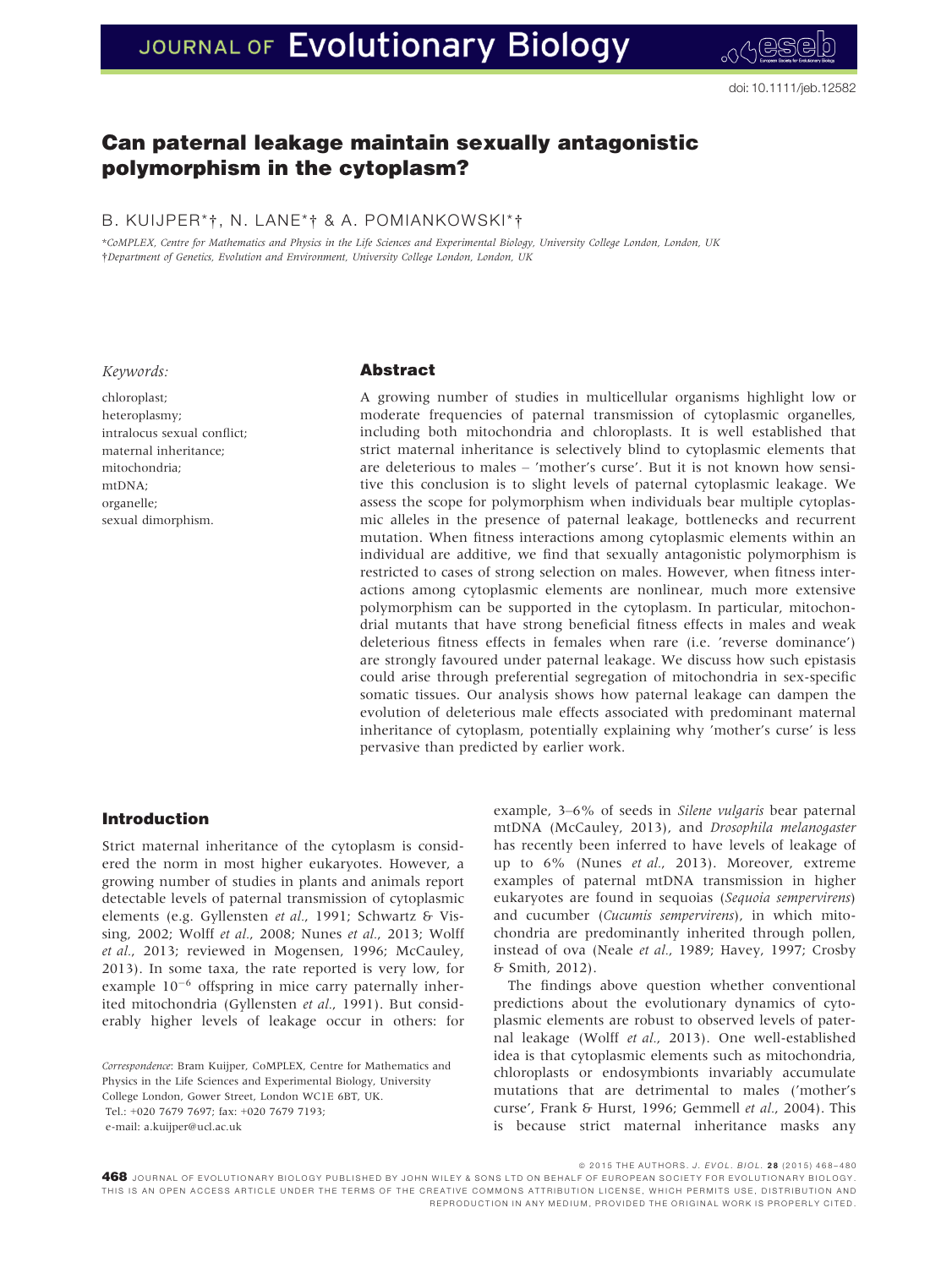selection on male fitness effects, leading to the spread of sexually antagonistic alleles that are favoured in females but detrimental to males. Indeed, indirect evidence for mother's curse comes from a recent study by Innocenti et al. (2011), which shows that the introgression of a novel mitochondrial variant substantially affects male-specific gene expression, whereas femalespecific gene expression remains unaffected. Moreover, a substantial number of mitochondrial mutations seem to exclusively affect male fitness, particularly in the context of male fertility (e.g. Nakada et al., 2006; Wai et al., 2010; Innocenti et al., 2011). One prominent example is Leber's disease, in which a mitochondrial mutation is responsible for loss of vision, which predominantly affects young males (Wallace et al., 1988). On the other hand, recent evaluations of mitochondrial disease in humans show that the majority of mtDNA mutations lack sex-specific effects (e.g. Park & Larsson, 2011; Wallace, 2013), begging the question whether other mechanisms exist that mitigate the extent of mother's curse (e.g. Wade & Brandvain, 2009).

Here, we ask whether small amounts of leakage affect cytoplasmically linked detrimental male fitness effects. To assess sexually antagonistic variation in the cytoplasm, we use a two-fold approach. First, we incorporate leakage in the population genetics model of Frank & Hurst (1996). This model implicitly assumes a rather simplistic form of mitochondrial inheritance, where all cytoplasmically linked alleles within an individual are identical. By contrast, studies of the dynamics of mitochondrial transmission (Birky, 1995, 2001; Stewart et al., 2008a) emphasize that bottlenecks, sampling effects and vegetative segregation are important, which potentially allow for heteroplasmy, in which individuals carry more than one cytoplasmically linked allele (Hadjivasiliou et al., 2012, 2013). At present, no predictions exist about how the interactions between multiple cytoplasmic alleles affect fitness and sexually antagonistic polymorphism. These interactions are likely to be important as epistatic and dominance interactions clearly affect the scope for sexually antagonistic variation on autosomes (Kidwell et al., 1977; Rice, 1984; Fry, 2010; Connallon & Clark, 2011; Mullon et al., 2012). We therefore assess the consequences of

different types of epistatic interactions within the cytoplasm for sexually antagonistic variation in the presence of leakage.

The main goal of the current model was to investigate whether slight levels of leakage could provide an additional explanation for the limited prevalence of mother's curse in nature. In this context, a previous model on mitochondrial effects on male fertility (Wade & Brandvain, 2009) verbally alludes to the potential of leakage to reduce mother's curse. A systematic analysis of the effects of leakage on mother's curse is lacking for the broad range of leakage values that have been found. Another goal was to quantify how leakage affects heteroplasmy (McCauley, 2013), particularly when the fitness consequences of cytoplasmic genes diverge between the sexes. Although classical studies on the maintenance of genetic variation in the cytoplasm have considered leakage (e.g. Ohta, 1980; Takahata & Maruyama, 1981; Takahata & Slatkin, 1983), the role of sex-specific fitness effects and interactions between multiple cytoplasmic alleles within an individual have not been considered previously.

#### Model 1: haploid population genetics

In the remainder of this article, we refer to mitochondria as the cytoplasmic element in question, as they are the most common and ancient cytoplasmic element in nature (Lane & Martin, 2010; Martin, 2011). However, we emphasize that similar principles hold for other cytoplasmic elements (e.g. chloroplasts and endosymbionts such as Wolbachia). We first focus on paternal leakage in the population genetics model studied by Frank & Hurst (1996), in which all mitochondrial alleles are identical within an individual. We consider the fate of two mitochondrial alleles,  $C_f$  being a femalebenefit, male-detriment allele, whereas  $C_m$  is a malebenefit, female-detriment allele. We track the frequency of the  $C_m$  allele in females (frequency  $p_f$ ) and males (frequency  $p_m$ ). Similar to Frank & Hurst (1996), females bearing a  $C_f$  or a  $C_m$  allele have survival probabilities of 1 and  $1 - s_f$ , respectively, whereas males have corresponding survival probabilities  $1 - s<sub>m</sub>$  (allele  $C_f$ ) and 1 (allele  $C_m$ ) (see Table 1). Frequencies of the

Table 1. Sex-specific fitness functions used in the haploid model and the model involving multiple mitochondria.  $s_f$  and  $s_m$  reflect the baseline mortality cost of bearing  $C_f$  and  $C_m$  alleles. M reflects the total number of mitochondria present in an individual, m of which are of type  $C_m$  and  $M - m$  are of type  $C_f$ . k reflects how rapidly fitness increases (or decreases) with an increasing number of  $C_m$ mitochondria.

| Model                 | Context                     | Female fitness                       | Male fitness                                                   |
|-----------------------|-----------------------------|--------------------------------------|----------------------------------------------------------------|
| Haploid model         | Female-benefit cytoplasm Cf |                                      | $- S_{m}$                                                      |
|                       | Male-benefit cytoplasm $Cm$ | $-Sf$                                |                                                                |
| Multiple mitochondria | Constant dominance          | $= \left(\frac{m}{M}\right)^{K} S_f$ | $\left(\frac{m}{M}\right)^k$<br>`∣Sm                           |
|                       | Reverse dominance           | 1 – $\left(\frac{m}{M}\right)^k S_f$ | $-\frac{m}{M}$ <sup>k</sup> S <sub>m</sub><br>$\hspace{0.1mm}$ |
|                       | Sigmoidal fitness           | $-Sf$                                | $s_{m}$ exp<br>$S_m +$<br>$\overline{\phantom{a}}$             |

ª 2015 THE AUTHORS. J. EVOL. BIOL. 2 8 (2015) 468–480

JOURNAL OF EVOLUTIONARY BIOLOGY PUBLISHED BY JOHN WILEY & SONS L TD ON BEHALF OF EUROPEAN SOCIETY FOR EVOLUTIONARY BIOLOGY.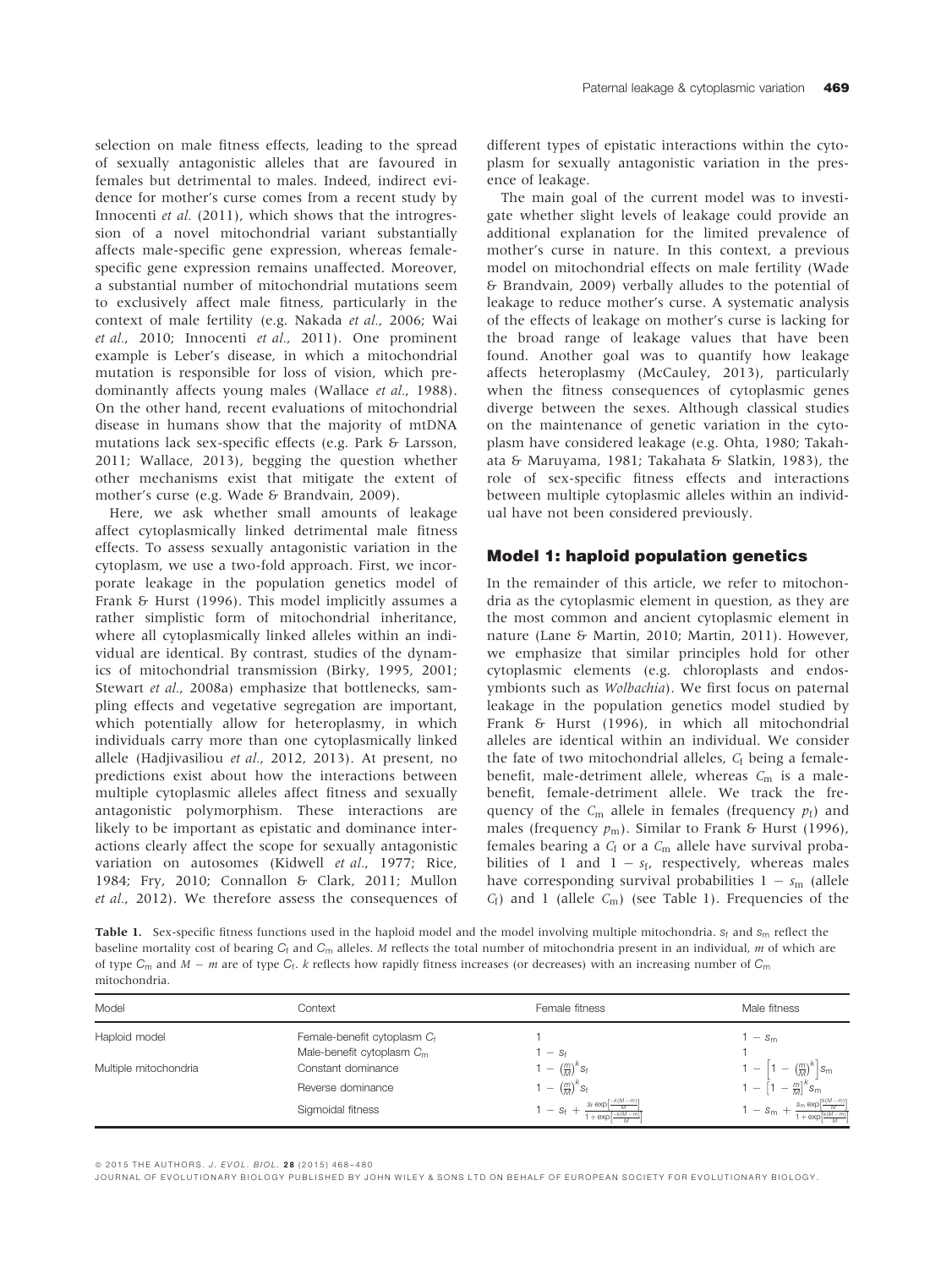$C<sub>m</sub>$  allele in females and males in the next generation are then given by

$$
p_{\rm f}' = \frac{[p_{\rm m}p_{\rm f} + (1 - \ell)(1 - p_{\rm m})p_{\rm f} + \ell p_{\rm m}(1 - p_{\rm f})](1 - s_{\rm f})}{\bar{w}_{\rm f}}
$$
(1a)

$$
p_m' = \frac{p_m p_f + (1 - \ell)(1 - p_m)p_f + \ell p_m(1 - p_f)}{\bar{w}_m}.
$$
 (1b)

For  $p'_{f}$ , the first term within the straight brackets reflects the probability that daughters inherit a  $C<sub>m</sub>$  mitotype from a mating between a mother bearing the  $C<sub>m</sub>$ mitotype (with frequency  $p_f$ ) and a  $C_m$  father (frequency  $p_m$ ). In this case, leakage does not affect transmission, as both parents carry the  $C_m$  mitotype. Daughters also inherit the  $C_m$  allele when a  $C_m$  mother mates with a  $C_f$  father and leakage does not occur with probability  $1 - \ell$  (second term), or when a  $C_f$  mother mates with a  $C_m$  father and leakage occurs with probability  $\ell$  (third term). In all cases, daughters that inherit the  $C_m$  allele have a fitness of  $1 - s_f$ . Similar considerations govern the inheritance of  $C_m$  by sons, except that sons who inherit the  $C<sub>m</sub>$  allele have a fitness of unity. Expressions for female and male mean fitness are given by

$$
\bar{w}_{f} = [p_{m}p_{f} + (1 - \ell)(1 - p_{m})p_{f} + \ell p_{m}(1 - p_{f})](1 - s_{f}) \n+ (1 - p_{m})(1 - p_{f}) + (1 - \ell)p_{m}(1 - p_{f}) \n+ \ell(1 - p_{m})p_{f} \n= 1 + s_{f}(p_{f}(1 - \ell) + p_{m}\ell) \n\bar{w}_{m} = 1 + s_{m}(1 - p_{f}(1 - \ell) - p_{m}\ell),
$$
\n(2b)

yielding the corresponding difference equations  
\n
$$
\Delta p_{\rm f} = p_{\rm f}' - p_{\rm f}
$$
 and  $\Delta p_{\rm m} = p_{\rm m}' - p_{\rm m}$ . Solving for  
\n $\Delta p_{\rm f} = \Delta p_{\rm m} = 0$  yields three equilibria: one in which  $C_{\rm m}$   
\nis extinct ( $\hat{p}_{\rm f} = \hat{p}_{\rm m} = 0$ ), one where  $C_{\rm f}$  is extinct  
\n( $\hat{p}_{\rm f} = \hat{p}_{\rm m} = 1$ ) and an equilibrium where  $C_{\rm m}$  and  $C_{\rm f}$ 

coexist:

$$
\hat{p}_{f} = \frac{(1 - s_{f})(s_{m}\ell - s_{f}(1 - s_{m})(1 - \ell))}{s_{f}(s_{f}(1 - s_{m}) + s_{m})(1 - \ell)}
$$
 (3a)

$$
\hat{p}_{\rm m} = \frac{s_{\rm m}\ell - s_{\rm f}(1 - s_{\rm m})(1 - \ell)}{s_{\rm m}(s_{\rm f}(1 - s_{\rm m}) + s_{\rm m})\ell}.
$$
 (3b)

By evaluating the eigenvalues of the Jacobian matrix of the system in eqns (1a and 1b), we then assess how paternal leakage affects the stability of these equilibria (see below).

#### Result 1: mitochondrial polymorphism is only maintained when selection on males is strong

Consider a population that is fixed for  $C_f$ , the femalebenefit, male-detriment mitochondrial allele (i.e.  $p_m = p_f = 0$ ). A rare mutant mitochondrion  $C_m$  that benefits males but is detrimental to females invades when

$$
s_{\rm m} > \frac{s_{\rm f}(1-\ell)}{\ell + s_{\rm f}(1-\ell)}, \qquad (4)
$$

which reduces to the classical condition  $s_m > s_f/(1 + s_f)$  (Kidwell *et al.*, 1977) for autosomal alleles ( $\ell = \frac{1}{2}$ ). Unsurprisingly, when leakage is absent  $(\ell = 0)$ , we find that  $C_m$  is unable to invade unless  $s_m > 1$ , in which case no male survives and the population goes extinct. However,  $C_m$  is able to invade for modest levels of leakage  $l$  when the fitness effect of  $C<sub>m</sub>$ in females is modest relative to the deleterious fitness effects of the 'resident' mitochondrion  $C_f$  on males. Upon invasion,  $C_m$  and  $C_f$  are both stably maintained in an equilibrium given by eqns (3a and 3b) when

$$
\frac{s_{\rm f}(1-\ell)}{\ell+s_{\rm f}(1-\ell)} < s_{\rm m} < \frac{s_{\rm f}(1-\ell)}{\ell(1-s_{\rm f})},\tag{5}
$$

which is identical to the conditions for polymorphism identified by Kidwell et al. (1977) for autosomal loci  $(\ell = \frac{1}{2})$  in the absence of dominance. Both conditions (7) and (8) are graphically summarized in Fig. 1 for realistic levels of leakage observed in natural populations. We conclude that, for modest levels of leakage  $\ell$ , mitochondrially linked male-benefit mutations will be unable to invade for a large region of the parameter space. This formalizes a previous verbal prediction by Wade & Brandvain (2009) (pp. 1087–1088) that low levels of leakage are unlikely to affect mitochondrial sexually antagonistic variation when selection is relatively weak. However, when selection on males is strong, we find that invasion of  $C<sub>m</sub>$  typically results in the stable maintenance of both  $C_m$  and  $C_f$  mitotypes (i.e. polymorphism). Lastly, for a much narrower range of the parameter space where leakage is considerable  $(\ell = 0.1)$  and selection on females is very weak relative to selection on males ( $s_f \ll s_m$ ), we find that cytotypes that are deleterious for females are able to fix in the population.

#### Model 2: multiple mitochondrial alleles per individual

Until now, we assumed that each individual contains only one mitochondrial allele. However, cells usually contain multiple mitochondria and multiple mtDNA molecules within each mitochondrion (Birky, 2001). Taking account of multiple alleles is essential given that paternal leakage is likely to result in heteroplasmy, in which different mitochondrial alleles coexist in a single individual (McCauley, 2013). We therefore investigate a model that allows for the presence of a finite number of M mitochondrial alleles within an individual (see also Hadjivasiliou et al., 2012). The dynamics of the number of cytoplasmic alleles per individual is then subject to a range of additional forces, including sampling due to drift (Ohta, 1980; Chapman et al., 1982), bottlenecks (Bergstrom & Pritchard, 1998), vegetative

ª 2015 THE AUTHORS. J. EVOL. BIOL. 2 8 (2015) 468–480

JOURNAL OF EVOLUTIONARY BIOLOGY PUBLISHED BY JOHN WILEY & SONS LTD ON BEHALF OF EUROPEAN SOCIETY FOR EVOLUTIONARY BIOLOGY.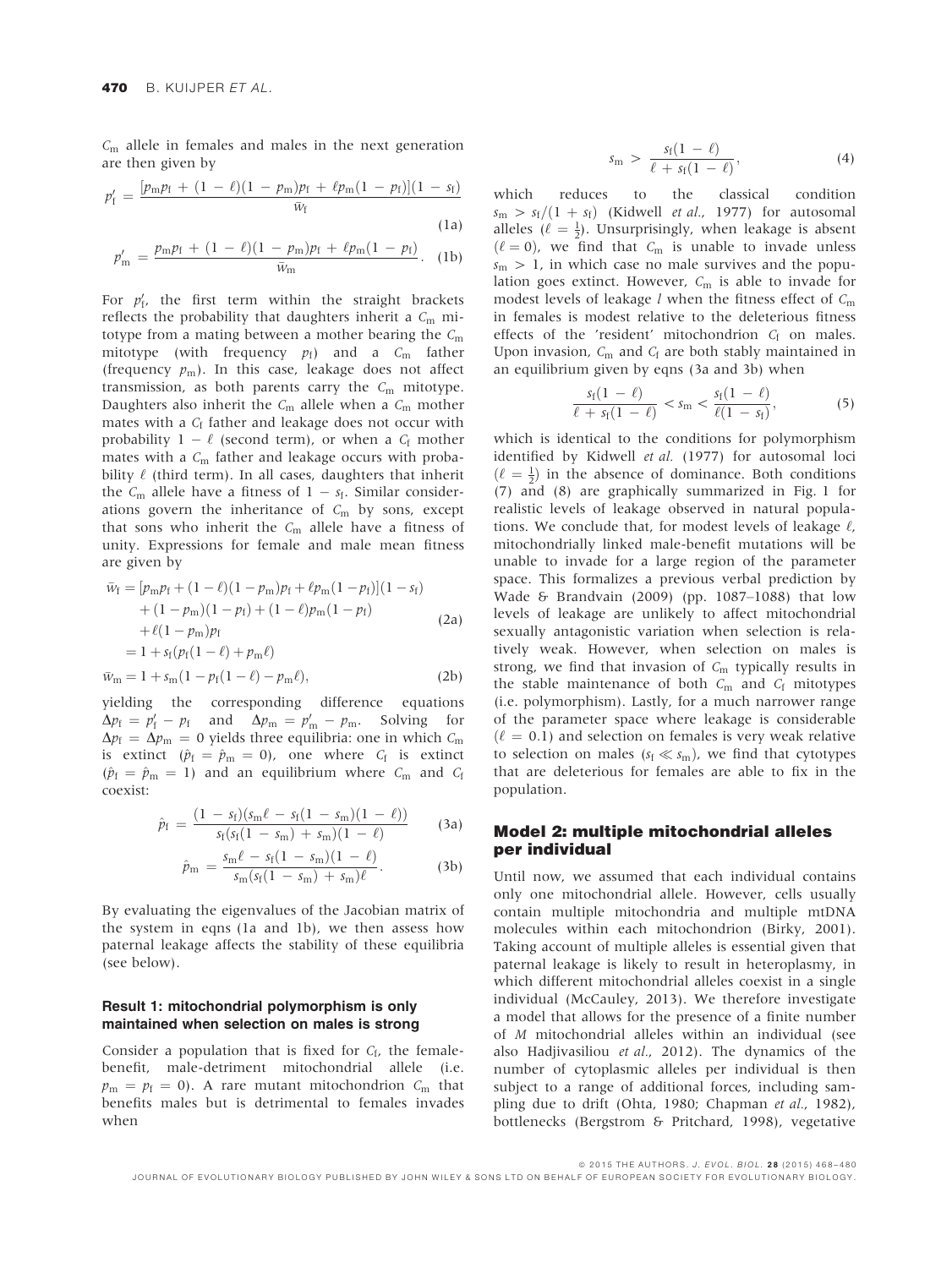

Fig. 1. Regions depicting the effect of leakage on the maintenance of  $C_m$  mitochondria when individuals contain a single, haploid mitochondrion. Regions depict fixation of female-benefit  $C_f$  mitochondria (white), polymorphism of  $C_f$  and male-benefit  $C_m$  mitochondria (light grey), and fixation of  $C_m$  mitochondria (dark grey).

segregation (Birky, 2001), as well as selection arising from the epistatic interactions between different alleles within an individual.

Fitness: To model the effect of epistatic interactions between  $C_m$  and  $C_f$  mitochondria on sexually antagonistic variation, let  $m$  be the number of  $C_m$  mitochondria present in an individual (and  $M-m$  the number of  $C_f$ mitochondria). Following previous multilocus models that deal with sexual antagonism (e.g. Connallon & Clark, 2011; Hadjivasiliou et al., 2012), we assume that female and male fitnesses are then dependent on the proportion of male-benefit versus female-benefit alleles (see Table 1):

$$
w_{\rm f} = 1 - \left(\frac{m}{M}\right)^k s_{\rm f} \tag{6a}
$$

$$
w_{\rm m} = 1 - \left[1 - \left(\frac{m}{M}\right)^k\right] s_{\rm m} \tag{6b}
$$

where  $k$  reflects the type of epistatic relationship between multiple mitochondrial alleles present in a single individual, in a similar fashion as dominance interactions have been modelled between alleles at a single locus (see also Fry, 2010; Connallon & Clark, 2011). When  $k = 1$ , mitochondria interact additively (see Fig. 2a). By contrast, when  $k > 1$ ,  $C_m$  mitochondria are recessive to  $C_f$  (solid lines in Fig. 2b) and when  $k < 1$ ,  $C<sub>m</sub>$  mitochondria are dominant relative to  $C<sub>f</sub>$  (solid lines in Fig. 2c). Importantly, the dominance of  $C_f$  relative to  $C<sub>m</sub>$  is the same across males and females (i.e. a 'constant dominance' scenario; Connallon & Clark, 2011). Another way of thinking about these assumptions is that when  $C_m$  is dominant, there is strong fitness loss in females and strong fitness gain in males when  $C<sub>m</sub>$  is at low frequency within an individual (solid lines in Fig. 2c). When  $C_m$  is recessive, the fitness loss in

females and fitness gain in males is weak when  $C_m$ mitochondria are at low frequency (solid lines in Fig. 2). The fitness gain in one sex is exactly mirrored by the fitness loss in the other sex.

Alternatively we consider a fitness function for 'reversed dominance' (e.g. Curtsinger et al., 1994; Connallon & Clark, 2011), where the dominance of  $C_f$ relative to  $C_m$  varies according to the sex of the carrier. Male fitness is now given by:  $w_m = 1 [(M - m)/M]^k s_m$  instead of eqn (6b), whereas female fitness is the same as in eqn (6a) (see Table 1). For example, when  $k > 1$ , a modest fitness loss in females could be mirrored by a strong fitness gain in males when  $C_m$  mitochondria are at low frequencies (dashed lines in Fig. 2b). Similarly, a strong fitness loss in females could be mirrored by weak fitness gain in males when the  $C_m$  allele is at low frequency when  $k < 1$  (dashed lines in Fig. 2c).

Lastly, we also assess a more complex fitness function, where  $w_f$  and  $w_m$  are given by a sigmoidal function (see Fig. 2d). Such a sigmoidal function reflects not only sexual antagonism, but also scenarios where the presence of polymorphism in  $C_m$  and  $C_f$  itself substantially reduces viability, conforming to recent findings that heteroplasmy (which reflects within-individual polymorphism) negatively affects fitness in certain cases (Lane, 2012; Sharpley et al., 2012; Wallace & Chalkia, 2013).

Life cycle: To model change in allele frequencies in the presence of multiple cytoplasmic elements, we assume a life cycle similar to that used by Hadjivasiliou et al. (2012) to model the evolution of uniparental inheritance of mitochondria (which we refer to for an indepth discussion). The life cycle consists of five phases (see SI and Fig. 3): (i) at birth, an individual contains M cytoplasmic elements, (ii) individual mitochondria mutate independently of each other with probability  $\mu$ ,

ª 2015 THE AUTHORS. J. EVOL. BIOL. 2 8 (2015) 468–480

JOURNAL OF EVOLUTIONARY BIOLOGY PUBLISHED BY JOHN WILEY & SONS LTD ON BEHALF OF EUROPEAN SOCIETY FOR EVOLUTIONARY BIOLOGY.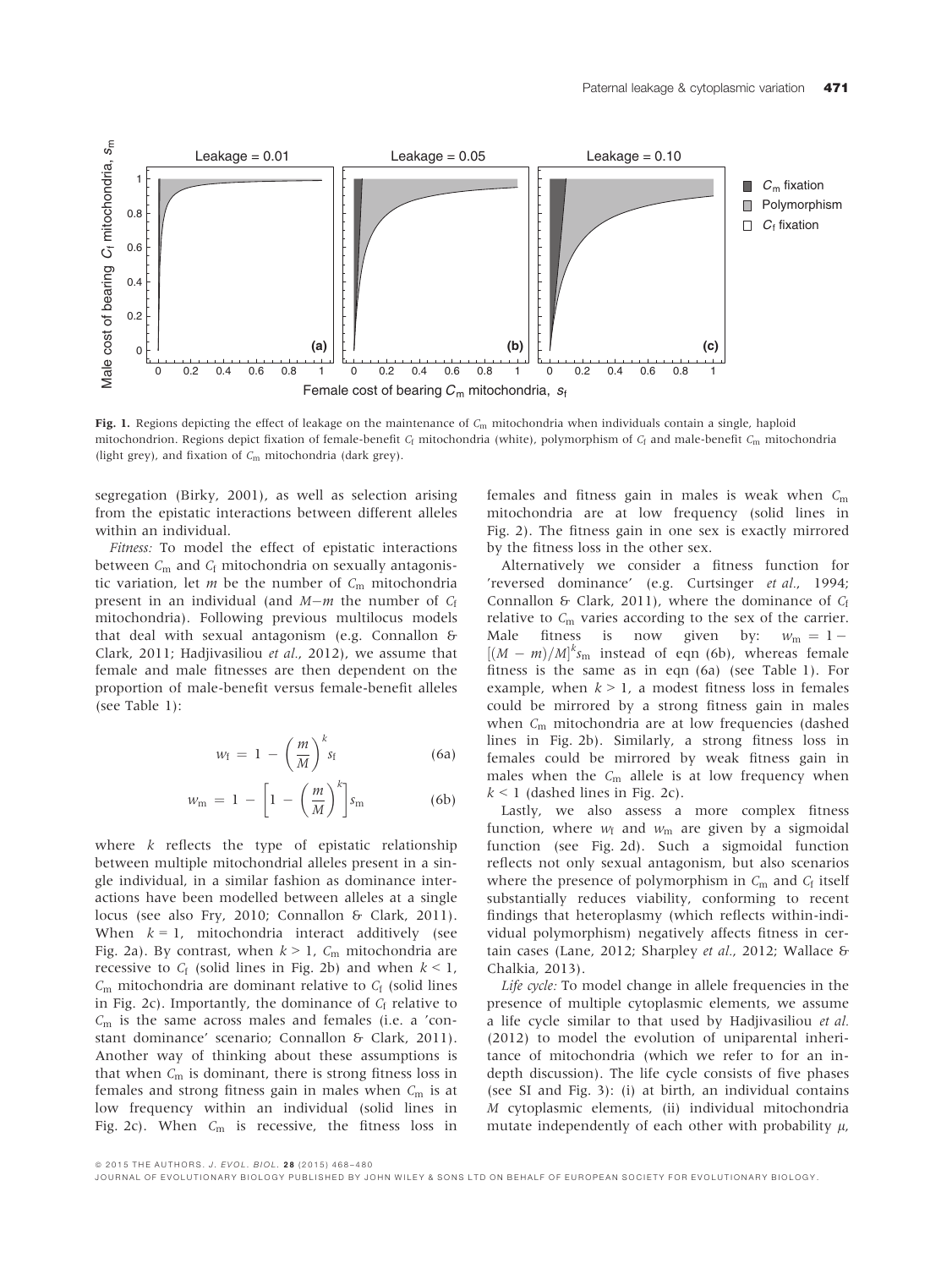

Fig. 2. Male and female fitnesses when individuals contain more than a single cytoplasmic element. For all panels, solid lines indicate a scenario of 'constant dominance' where the fitness gain in one sex is exactly mirrored by the fitness loss in the other sex. Dashed lines indicate a scenario of 'reverse dominance', where the fitness gain in one sex is different from the fitness loss in the other sex. (a)  $k = 1$ , sex-specific fitness changes linearly with the proportion of  $C_m$  mitochondria in both males and females. (b, c) sex-specific fitness changes either in an accelerating or decelerating fashion with an increasing proportion of  $C<sub>m</sub>$  mitochondria. See Table 1 for formal descriptions of the different fitness functions. (d) sex-specific fitness changes in a sigmoidal fashion. Parameters for all panels:  $s_m = s_f = 0.6$ . Panel (d)  $k = 0.1$ .



Fig. 3. Schematic depiction of the life cycle when individuals contain multiple mitochondria.

(iii) individuals then undergo sex-specific selection according to the equations in Table 1, (iv) surviving individuals enter a sexual phase in which they undergo meiosis and (v) syngamy to produce the next generation. Before meiosis, individuals undergo a bottleneck in which B mitochondria are sampled from the M original mitochondria (Birky, 1995, 2001), after which the population size of mitochondria is brought back up to M by randomly sampling with replacement from the B

mitochondria. Although it is currently debated whether within-host purifying selection or bottlenecks are the underlying cause of rapid mtDNA segregation in animals (Stewart et al., 2008b; Wai et al., 2008; Samuels et al., 2010; Carling et al., 2011), the goal of the bottleneck stage is to assess the effect of within-host homogenization of cytoplasmic elements. After the bottleneck stage, each cell that undergoes meiosis produces 2M mitochondria, which are then reduced through two

ª 2015 THE AUTHORS. J. EVOL. BIOL. 2 8 (2015) 468–480

JOURNAL OF EVOLUTIONARY BIOLOGY PUBLISHED BY JOHN WILEY & SONS LTD ON BEHALF OF EUROPEAN SOCIETY FOR EVOLUTIONARY BIOLOGY.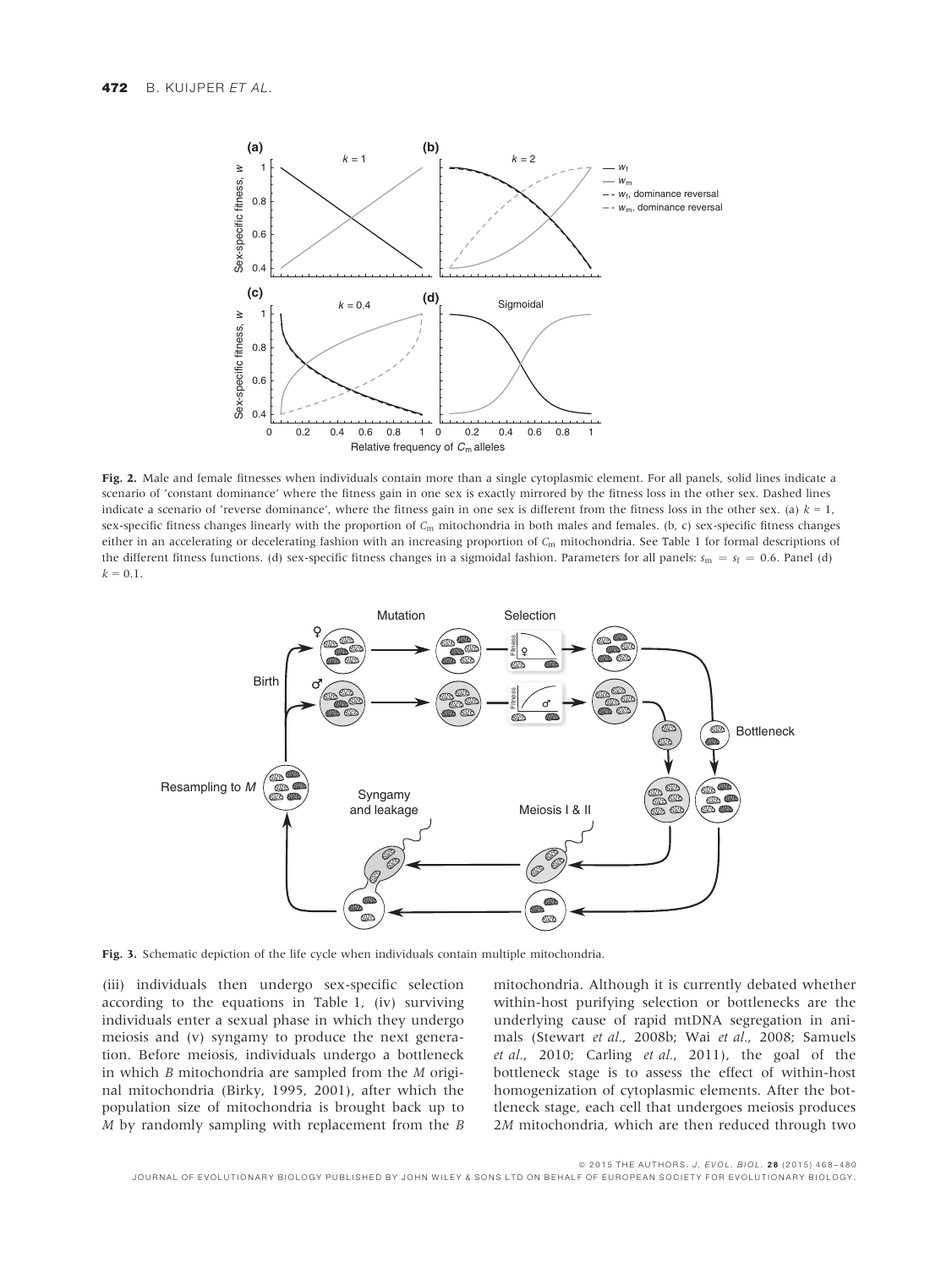cell divisions to M/2 mitochondria present in each of the four gametes. Gametes then randomly fuse with each other, where the female gamete contributes  $(1 - \ell)M/2$  mitochondria (where  $\ell$  is the proportion of leakage), and the male gamete contributes  $\ell M/2$  mitochondria. The resulting M/2 mitochondria are then doubled through sampling with replacement to arrive back at M mitochondria. The life cycle can be mathematically described in an exact manner, but the complexity of the model prohibits an analytical solution. We therefore use numerical simulations to find equilibrium frequencies of cytotypes  $C<sub>m</sub>$  and  $C<sub>f</sub>$ . For the sake of computational speed, we consider a conservative value of  $M = 200$  copies of cytoplasmic genomes per cell, which is typically the lower bound of the number of mitochondrial copies in animals (e.g. Solignac et al., 1984; Cao et al., 2007). Moreover, a small value of M in combination with the aforementioned bottleneck is indicative of the fact that mitochondria typically have small effective population sizes (Ballard & Whitlock, 2004; Neiman & Taylor, 2009).

#### Result 2: cytoplasmic epistasis favours polymorphism and heteroplasmy

For individuals with multiple cytoplasmic elements  $(M = 200)$ , polymorphism does not differ from the haploid model (where  $M = 1$ , see Fig. 1) when fitness effects are additive (see Fig. S1). Similar to the haploid model, higher levels of paternal leakage (large  $\ell$ ) together with strong selection on males ( $s<sub>m</sub>$  large) facilitate the presence of cytoplasmic polymorphism. By contrast, when fitness effects are nonlinear and felt similarly by males and females (solid lines in Fig. 2b and c), the degree of polymorphism differs. When  $C_m$ mitochondria are dominant in both sexes, they are much less likely to be maintained (Fig. 4a–c). However, when  $C_m$  mitochondria are recessive in both sexes, differences with the haploid model are small (Fig. 4d–f). Likewise for sigmoidal nonadditive interactions (Fig. 2d), we find that the parameter space conducive to polymorphism is only slightly enhanced relative to the haploid model (see Fig. S2).

The conditions leading to sexually antagonistic polymorphism are strikingly different from the haploid model in the case of reverse dominance (Fig. 5). When the male-beneficial allele  $C<sub>m</sub>$  is recessive in males and hence dominant in females, we find that the region of polymorphism is markedly smaller relative to the haploid model (Fig. 5a–c). When  $C_m$  successfully invades, it nearly always achieves fixation, as the fitness benefit to males increases more than linearly the more common it gets (dashed line for  $w_m$  and solid line for  $w_f$  in Fig. 2c). By contrast, when the male-beneficial allele



Fig. 4. Cytoplasmic polymorphism for different levels of leakage  $\ell$ . Fitness effects are assumed to be nonlinear and felt similarly by males and females (see solid lines in Fig. 2a,b). Panels (a–c) fitness effects of a rare  $C_m$  allele are dominant in both sexes ( $k = 0.25$ ). Panels (d–f) fitness effects of a rare C<sub>m</sub> allele are recessive in both sexes (K=2). Parameters:  $M = 200$ ,  $\mu = 1 \times 10^{-5}$ . Polymorphism is defined as  $0.05 \leq p_{C_m} \leq 0.95$ .  $C_m$  is considered fixed when  $p_{C_m} > 0.95$ .

ª 2015 THE AUTHORS. J. EVOL. BIOL. 2 8 (2015) 468–480

JOURNAL OF EVOLUTIONARY BIOLOGY PUBLISHED BY JOHN WILEY & SONS LTD ON BEHALF OF EUROPEAN SOCIETY FOR EVOLUTIONARY BIOLOGY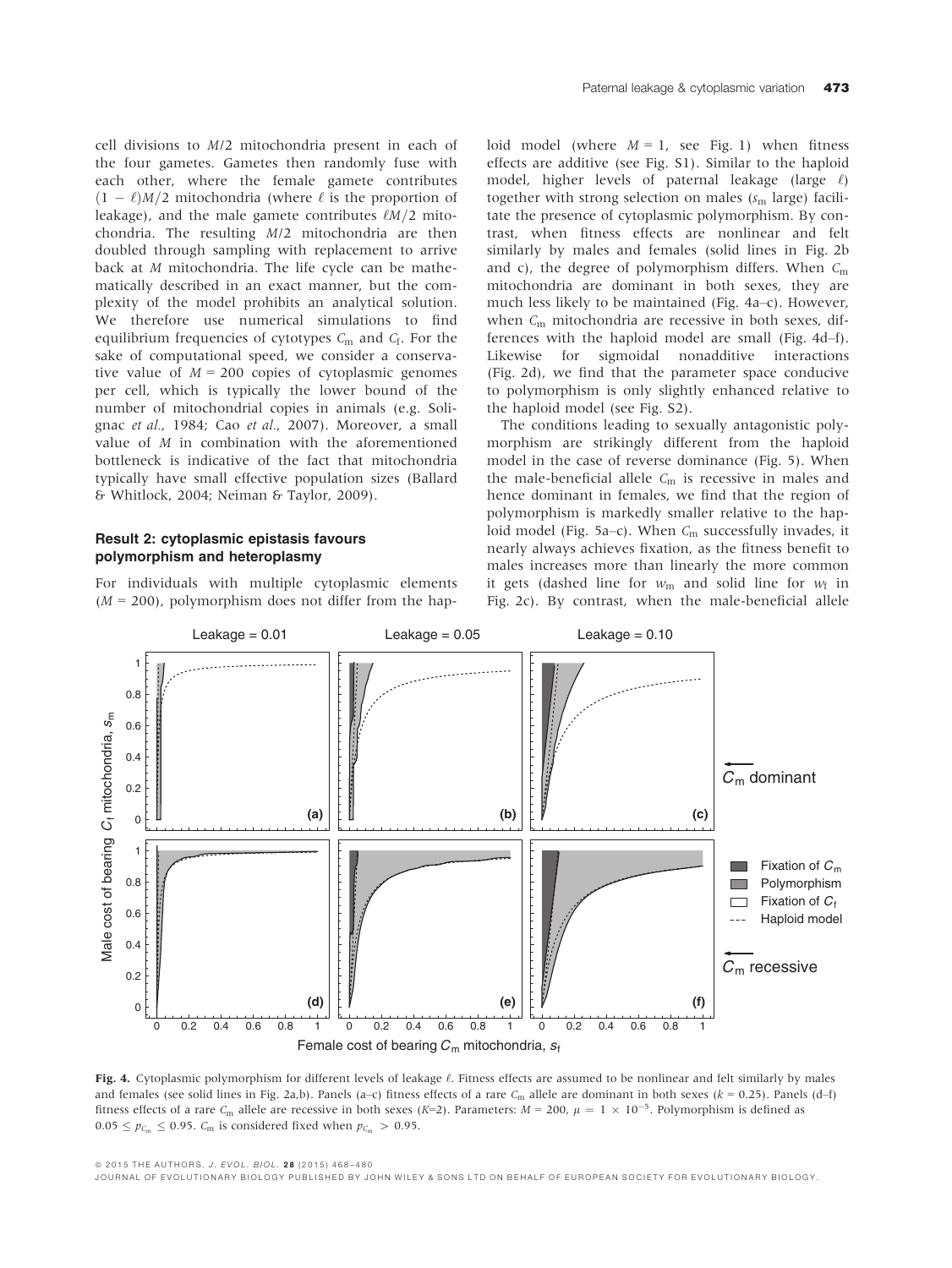

Fig. 5. Cytoplasmic polymorphism for different levels of leakage  $\ell$ . Epistatic interactions among cytoplasmic elements reflect a scenario of 'reverse dominance' (dashed lines in Fig. 2b, c). Panels (a–c) rare  $C_m$  mitochondria are recessive in males and dominant in females (k = 0.25). Panels (d–f) rare  $C_m$  mitochondria are dominant in males and recessive in females (k = 2). Parameters:  $M = 200$ ,  $\mu = 1 \times 10^{-5}$ . Polymorphism is defined as  $0.05 \le p_{C_m} \le 0.95$ .  $C_m$  is considered fixed when  $p_{C_m} > 0.95$ .

 $C<sub>m</sub>$  is dominant in males and recessive in females, we find that  $C_m$  can invade for considerably lower values of  $s_m$  relative to the haploid case (Fig. 5d–f). The  $C_m$ allele invades as its fitness when rare is largely masked in females, whereas it provides a large fitness benefit in males. However, it will typically not achieve fixation, as the fitness cost for females (which transmit the majority of mitochondria) rises markedly with increasing frequency of  $C_m$  (dashed line for  $w_m$  and solid line for  $w_f$  in Fig. 2b). Consequently, polymorphism is expected to occur in the presence of leakage for malebenefit alleles that are dominant in males, but recessive in females.

The degree of polymorphism is also reflected by heteroplasmy, the variation of mitochondria within an individual. For a null scenario without any leakage and additive fitness effects (solid line in Fig. 6a), heteroplasmy is only caused by recurrent mutation and increases in the frequency of  $C_m$  alleles are due to drift. Consequently, the majority of individuals only bear C<sub>f</sub> mitochondria, whereas heteroplasmic individuals are very rare and a small fraction of individuals are fixed for  $C_m$ . When leakage is nonzero and fitness is additive, we find a slight increase in heteroplasmy (dashed line in Fig. 6a). Most individuals are still homogeneous for  $C_f$  mitochondria, however, as selection on males is not strong enough to favour much

polymorphism when fitness is additive. As a result, the overall frequency of  $C_m$  mitochondria does not exceed our threshold of  $P = 0.05$  that demarcates the zone of polymorphism (Fig. S2).

The scope for higher frequencies of  $C_m$  alleles is enhanced with reverse dominance (Fig. 6b). The selection pressure when the  $C_m$  allele is dominant in males and hence recessive in females is now strong enough to lead to high levels of heteroplasmy (solid line in Fig. 6b). This is not true in the opposite case when the  $C<sub>m</sub>$  allele is recessive in males and dominant in females, as selection in favour of  $C_m$  tends to lead to a situation where most individuals are fixed for  $C_m$  mitochondria (dashed line in Fig. 6b).

Finally, we consider how mechanisms that increase within-individual homogeneity of mitochondria (e.g. bottlenecks) impact on the parameter space in which polymorphism is found under paternal leakage. Considering an illustrative bottleneck size of  $B = 10$ , we find that the domain of polymorphism is hardly affected when fitness effects are additive (Fig. S3) or  $C_m$  is dominant (Fig. S4). However, under reverse dominance in which the area favouring polymorphism is greater (Fig. 5d–f), we find that results are sensitive to withinindividual homogenization of mitochondria due to bottlenecks (Fig. 7), reducing the area favouring polymorphism.

ª 2015 THE AUTHORS. J. EVOL. BIOL. 2 8 (2015) 468–480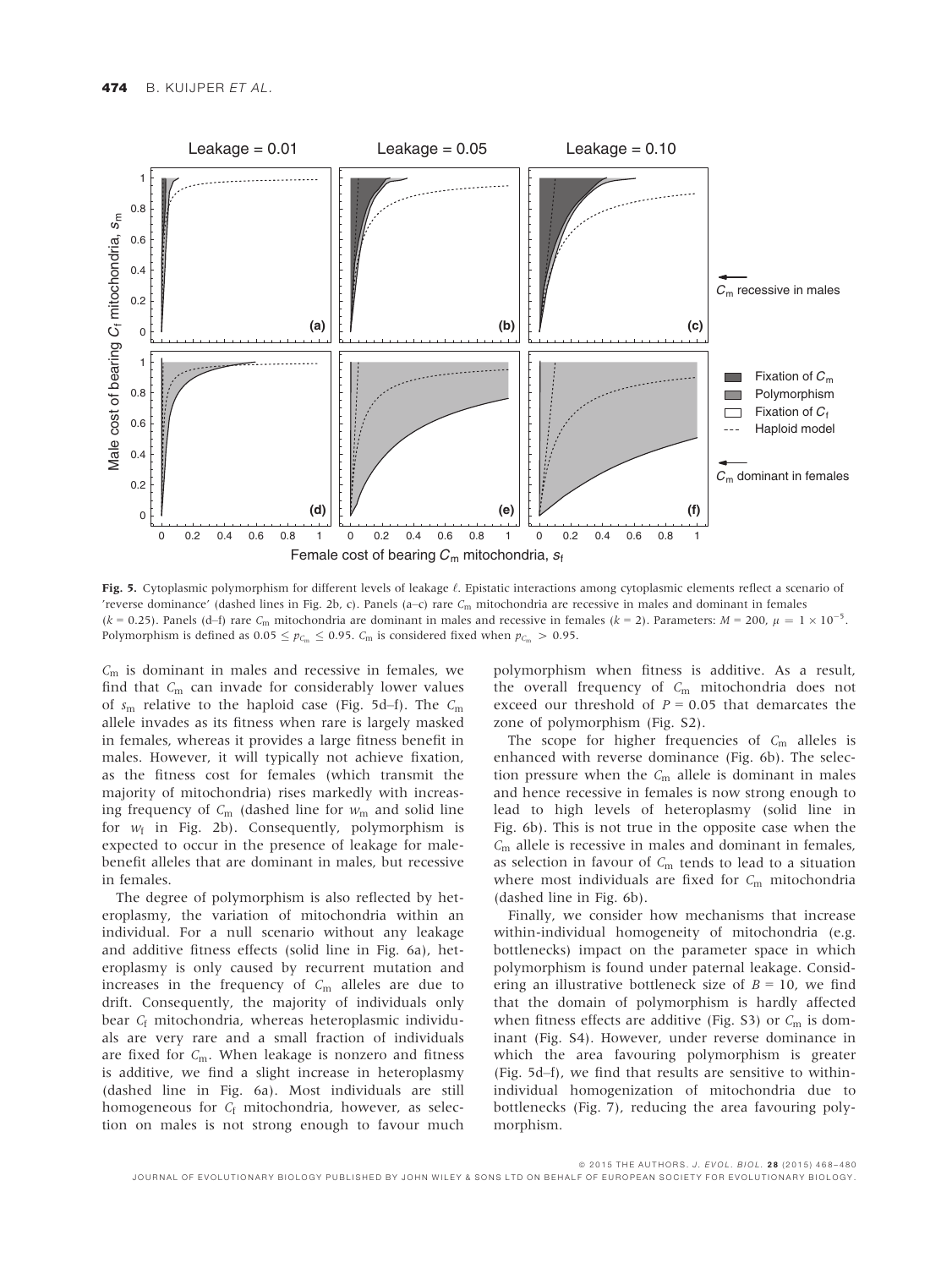

Fig. 6. Example distributions of the frequency (square-root transformed) of individuals bearing  $mC_m$ -alleles. Panel (a) when leakage is absent or fitness effects are additive, heteroplasmy is nearly negligible and most individuals contain only  $C_f$  mitochondria. Panel (b) when leakage is present and fitness effects reflect a scenario of 'reverse dominance' (dashed lines in Fig. 2b, c), levels of heteroplasmy can be substantial, particularly when  $C_m$  is dominant in males, but recessive in females (solid line). By contrast, when  $C_m$  is recessive in males, yet dominant in females, levels of polymorphism are substantially lower. For the restrictive range of parameters for which  $C<sub>m</sub>$  invades (when selection on males is very strong), it will achieve fixation (dashed line). Parameters throughout:  $M = 200, \mu = 1 \times 10^{-5}$ ; panel (a)  $s_f = 0.1$ ,  $s_m = 0.4$ ; dashed line:  $\ell = 0.05$ . Panel (b)  $s_f = 0.1$ ,  $s_m = 0.4$ ,  $\ell = 0.05$  (solid line).  $s_f = 0.1$ ,  $s_m = 0.8$ ,  $\ell = 0.05$  (dashed line).



Fig. 7. The occurrence of cytoplasmic polymorphism for different levels of leakage  $\ell$ , when multiple cytoplasmic elements are present per individual and a bottleneck  $B = 10$ . Epistatic interactions among cytoplasmic elements reflect a scenario of 'reverse dominance' in which  $C_m$  mitochondria in males are dominant over  $C_f$  mitochondria (k = 2), similar to Fig. 5d–f. Parameters:  $M = 200$ ,  $\mu = 1 \times 10^{-5}$ .

#### **Discussion**

The matrilineal transmission of cytoplasmic elements – such as mitochondria or endosymbiotic bacteria like Wolbachia – is widely understood to lead to mother's curse (Frank & Hurst, 1996; Gemmell et al., 2004), where selection cannot stop the build-up of cytoplasmic mutations that are detrimental to males. Given the importance of mitochondria for male metabolism, we would expect mother's curse to be severe. Indeed, a number of examples exist that are in line with mother's curse (Camus et al., 2012; Yee et al., 2013; Beekman et al., 2014), but other studies have failed to find sexspecific fitness asymmetries of cytoplasmic elements (Friberg & Dowling, 2008; Schaefer et al., 2008; Mossman et al., 2010, 2012; Schon et al., 2012). A number of resolutions have been suggested to explain the limited occurrence of mother's curse, such as the presence of inbreeding and sperm limitation (Wade & Brandvain, 2009; Zhang et al., 2012) or recruitment of compensatory autosomal mutations to counter detrimental male fitness effects (Beekman et al., 2014). Here, we assess whether low levels of paternal mtDNA leakage – which have been recorded in an increasing number of species (McCauley, 2013) – could potentially provide another explanation for the limited generality of mother's curse.

The current analysis shows that for some of the fitness functions considered, haploid models of cytoplasmic inheritance (Frank & Hurst, 1996; Unckless & Herren, 2009; Wade & Brandvain, 2009) provide a robust description of cytoplasmic variation. This is particularly the case when fitness is linear or symmetric across the sexes (e.g. solid lines in Fig. 2a–d). In these cases, leakage only favours cytoplasmic mutations that

ª 2015 THE AUTHORS. J. EVOL. BIOL. 2 8 (2015) 468–480

JOURNAL OF EVOLUTIONARY BIOLOGY PUBLISHED BY JOHN WILEY & SONS LTD ON BEHALF OF EUROPEAN SOCIETY FOR EVOLUTIONARY BIOLOGY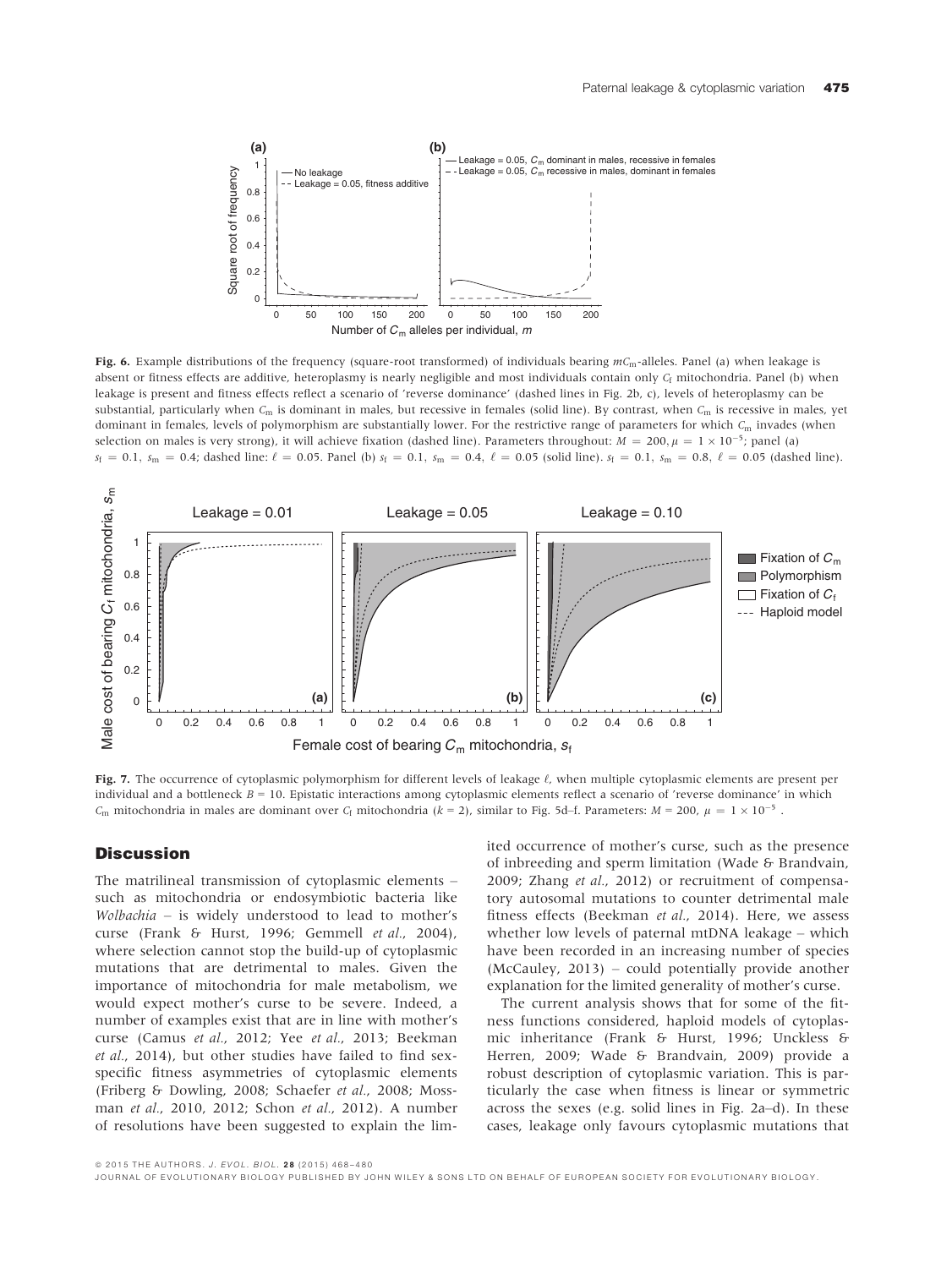benefit males when fitness effects are strong relative to fitness effects on females. This suggests that there is limited scope for paternal leakage as a mechanism to ameliorate mother's curse, given that selection coefficients measured in nature are generally weak (Kingsolver *et al.*, 2001). However, when the shape of the fitness function differs between the sexes (dashed lines in Fig. 2b–d), we find that the haploid model fails. It is unable to capture the fine-grained costs and benefits of carrying a small number of  $C_m$  mitochondria (favoured in males but deleterious in females), or to predict the resulting levels of heteroplasmy, that in principle should be easily measured. This echoes previous work on the evolution of the sexes (Hadjivasiliou et al., 2012, 2013), which showed that taking account of multiple mitochondria provides a more subtle picture of the evolution of mitochondrial uniparental inheritance in comparison with previous studies that ignored the evolution of within-individual frequency of mutant mitochondria (Hurst & Hamilton, 1992; Randerson & Hurst, 1999).

Using this more sophisticated model to track multiple mitochondria per individual, leakage coupled to nonadditive fitness interactions leads to some plausible conditions that favour the spread of male-benefit mutations. In particular, when a rare mutant is dominant in males and recessive in females, a broader range of selective conditions lead to polymorphism (see dashed line in Fig. 2b). This effect is most prominent when the levels of leakage are relatively large ( $\ell = 0.1$ ), but polymorphism can still occur at lower levels of leakage ( $\ell > 0.01$ ). Current measured values of mtDNA leakage in animal and plant species are typically small, in the range between  $1 \times 10^{-5}$  to 0.06 (Wagner *et al.*, 1991; Svab & Maliga, 2007; Wolff et al., 2008; McCauley, 2013; Nunes et al., 2013). However, we are still far from a conclusive picture about the prevalence of leakage, as paternal inheritance of mtDNA has only been assessed for a limited number of species under a limited number of environmental conditions (reviewed in McCauley, 2013; Greiner et al., 2015). Chloroplast inheritance patterns appear to be more variable, with biparental inheritance of cpDNA found in 3 of 10 species measured so far (see Table 1 in Greiner et al., 2015). Consequently, more studies of leakage patterns in both mitochondria and chloroplasts in natural populations are likely to shed more light on the possibility of leakage leading to polymorphism.

The finding that polymorphism is particularly likely when male-benefit alleles impose a small fitness detriment on females, yet lead to large fitness benefits in males, begs the question whether this is likely in nature. One mechanism that could lead to such an asymmetric fitness landscape is the differential segregation of male- and female-benefit mitochondria to sex-specific tissues. For example, male-benefit mitochondria could segregate preferentially to male-specific reproductive

tissues (e.g. sexual ornaments, parts of male genitalia not involved in gamete production, male muscular tissue, male parts of plants). Consequently, the majority of detrimental fitness effects of these male-benefit mitochondria would be masked in females (as they lack these tissues), while positively contributing to fitness in males, for example by allowing for a rate of mitochondrial biogenesis and energy metabolism closer to the male optimum for such tissues.

A mechanism based on preferential segregation of different mitochondrial types to different somatic tissues is supported by a number of recent studies using highly sensitive genetic techniques. These have shown that mitochondria in heteroplasmic individuals do indeed segregate in a tissue-specific fashion (Battersby et al., 2003; Magnacca & Brown, 2010; Burgstaller et al., 2014) and the frequency of mitochondrial mutants depends on tissue type (Dunbar et al., 1995; Chinnery et al., 1999; Samuels et al., 2013). For example, in heteroplasmic individuals from four species of Hawaiian bees, mitochondrial haplotypes present in the abdomen differ from those haplotypes in legs and thoracic flight muscle (Magnacca & Brown, 2010). Similar findings have been reported in bats (Brunet & Rossinni, 2004). Consequently, differential tissue segregation may be a plausible means through which the aforementioned fitness difference between the sexes can be achieved. Doubly uniparental inheritance in bivalve molluscs such as Mytilus, in which male-benefit mitochondria are specifically targeted to male gonads and female-benefit mitochondria to male somatic tissues, demonstrates that the segregation of mitochondria to male-specific tissues can and does occur (Breton et al., 2007; Zouros, 2013).

Differential tissue segregation need not be specific for male tissues if the fitness effects of male-benefit mitochondria are recessive in female tissues but dominant in male tissues with high energetic demand, including reproductive tissues. Given that males typically have higher metabolic demands (Mittwoch, 2004), one would predict that male-benefit mitochondria ought to be capable of sustaining a higher maximal metabolic rate; but that should not be especially detrimental to females. One possible female detriment is a greater leak of reactive oxygen species (ROS) from male-benefit mitochondria in female tissues (e.g. Ballard et al., 2007). If so, higher ROS leak could be diminished by either mild respiratory uncoupling (i.e. loss of coupling between respiration and ATP production; Lane, 2011b) or the production of relatively few male-benefit mitochondria, making them recessive in females. We would therefore expect to find higher rates of mitochondrial polymorphism or even fixation of male-benefit mitochondria in species with strong selection for male stamina.

We also showed that the severe homogenizing effect of bottlenecks in mitochondrial number could be important in those cases that favoured polymorphism.

ª 2015 THE AUTHORS. J. EVOL. BIOL. 2 8 (2015) 468–480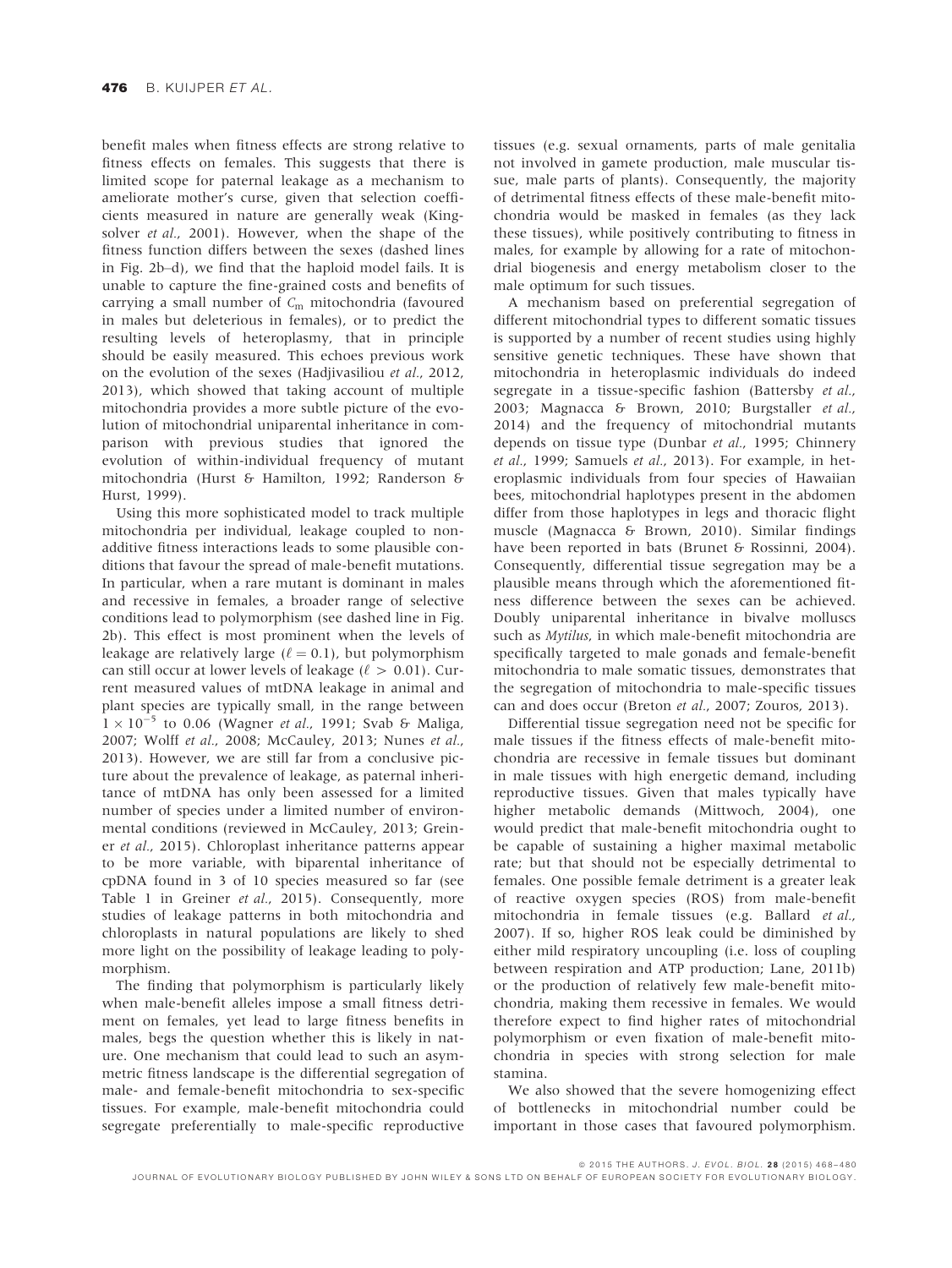Bottlenecks are considered to be widespread in animals (Bergstrom & Pritchard, 1998; Stewart et al., 2008b; Lee et al., 2012), although the actual mechanism (i.e. the size of the bottleneck) that underlies this homogenization is still poorly understood (Carling et al., 2011). In plants, such homogenizing effects appear to be much rarer (Kmiec et al., 2006; Galtier, 2011, but see Morgan & Maliga, 1987). Consequently, the scope for cytoplasmically linked sexually antagonistic variation in the presence of leakage is likely to be substantially enhanced in plants relative to animals. However, as the literature on the size and cause of mitochondrial homogenizing effects in animals is scattered, mired in debate and focuses on a few species only (Carling et al.,

2011; Wallace, 2013), it remains to be seen whether

bottlenecks are the norm in animals. Although considerable attention has been devoted to the study of interactions between cytoplasm and nucleus (e.g. Rand et al., 2004; Dowling et al., 2007a, 2008), little is known about epistatic interactions among the cytoplasmic elements themselves. In animals, studies of heteroplasmy have suggested that the mere presence of different types of mitochondria in a single individual can have negative fitness consequences (Wallace, 1994; Zeviani & Antozzi, 1997; Lane, 2011a; Lane, 2012; Sharpley et al., 2012). Again, plants appear to be the most amenable model organisms to test the fitness consequences of heteroplasmy, as substantial levels of heteroplasmy in both mtDNA (e.g. Städler & Delph, 2002) and chloroplast DNA (Frey et al., 2005) are found across a range of study systems (reviewed in McCauley, 2013). From our point of view, it would be particularly interesting to relate pollen and ovule production in plants to varying levels of heteroplasmy in cytoplasmic elements. Such experiments not only would allow one to assess whether different relative compositions of cytoplasmic elements have sex-specific effects, but also would provide measures of the epistatic fitness function (e.g. see Fig. 2). More generally, experiments like these are needed to assess whether selection on mitochondria is a general force rather than an exception (Ballard & Melvin, 2010).

Our study opens up several avenues for future work. Foremost, the current study considers leakage to be a fixed parameter, whereas it is likely to be a heritable character amenable to selection and evolutionary change. Modelling the evolution of leakage may shed light on the question of whether leakage is a sporadic aberration that mainly occurs in outbred or hybrid crosses (e.g. Fontaine et al., 2007; Hoarau et al., 2009; Hoolahan et al., 2011), or whether it is adaptive in its own right. Burt & Trivers (2006) suggested that paternal leakage is selectively favoured by the nucleus in the presence of cytoplasmic male sterility (CMS), as this favours symbionts that do not cause CMS (see also Wade & McCauley, 2005; McCauley, 2013). Even for male-detriment alleles with a less deleterious phenotype than CMS (e.g. Dowling et al., 2007b; Innocenti et al., 2011), we predict that the nucleus may favour a certain level of leakage, as accepting cytoplasmic elements from successful males ensures a lower degree of male-detriment effects in the cytoplasm. Nonetheless, leakage may also reintroduce costs that are associated with competition for replication between different cytoplasmic elements, for which sake uniparental inheritance may have evolved in the first place (Hurst & Hamilton, 1992). Consequently, whether leakage will indeed evolve needs to be addressed by formal studies. Models like these may also shed light on the striking variation in cytoplasmic inheritance patterns found in plants (Mogensen, 1996; McCauley, 2013), where maternal inheritance predominates, but multiple cases of paternal cytoplasmic inheritance (Neale et al., 1989; Havey, 1997) or biparental inheritance are known (Mogensen, 1996; Havey, 1997). All in all, the evolution of cytoplasmic inheritance and its consequences are still far from understood.

#### Acknowledgments

This study was funded by an EPSRC-funded 2020 Science fellowship (EP/I017909/1). We thank Andy Gardner and two anonymous reviewers for comments on the manuscript. The authors acknowledge the use of the UCL Legion High Performance Computing Facility (Legion@UCL), and associated support services, in the completion of this work. NL acknowledges support from the Provost's Venture Research Fellowship and the Leverhulme Trust, and AP from the EPSRC (EP/ F500351/1, EP/I017909/1, EP/K038656/1) and NERC (NE/G00563X/1).

#### **References**

- Ballard, J.W.O. & Melvin, R.G. 2010. Linking the mitochondrial genotype to the organismal phenotype. Mol. Ecol. 19: 1523–1539.
- Ballard, J.W.O. & Whitlock, M.C. 2004. The incomplete natural history of mitochondria. Mol. Ecol. 13: 729–744.
- Ballard, J.W.O., Melvin, R.G., Miller, J.T. & Katewa, S.D. 2007. Sex differences in survival and mitochondrial bioenergetics during aging in Drosophila. Aging Cell 6: 699–708.
- Battersby, B.J., Loredo-Osti, J. & Shoubridge, E.A. 2003. Nuclear genetic control of mitochondrial DNA segregation. Nat. Genet. 33: 183–186.
- Beekman, M., Dowling, D.K. & Aanen, D.K. 2014. The costs of being male: are there sex-specific effects of uniparental mitochondrial inheritance? Philos. Trans. R. Soc. Lond. B Biol. Sci.
- 369: 20130440. Bergstrom, C.T. & Pritchard, J. 1998. Germline bottlenecks and the evolutionary maintenance of mitochondrial genomes. Genetics 149: 2135–2146.
- Birky, C.W. 1995. Uniparental inheritance of mitochondrial and chloroplast genes: mechanisms and evolution. Proc. Natl. Acad. Sci. USA 92: 11331–11338.

ª 2015 THE AUTHORS. J. EVOL. BIOL. 2 8 (2015) 468–480

JOURNAL OF EVOLUTIONARY BIOLOGY PUBLISHED BY JOHN WILEY & SONS L TD ON BEHALF OF EUROPEAN SOCIETY FOR EVOLUTIONARY BIOLOGY.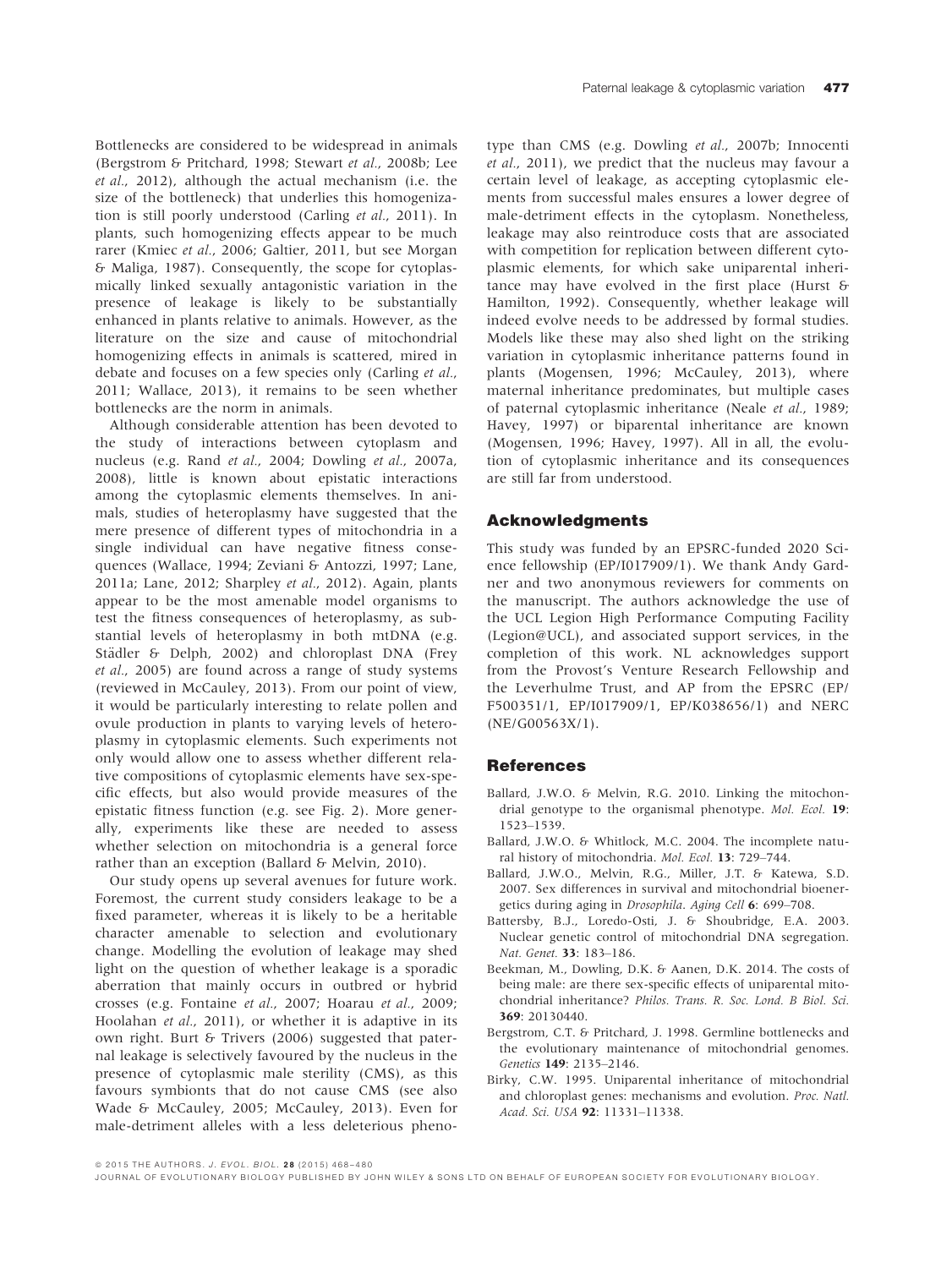- Birky, C.W. 2001. The inheritance of genes in mitochondria and chloroplasts: laws, mechanisms, and models. Annu. Rev. Genet. 35: 125–148.
- Breton, S., Beaupré, H.D., Stewart, D.T., Hoeh, W.R. & Blier, P.U. 2007. The unusual system of doubly uniparental inheritance of mtDNA: isn't one enough? Trends Genet. 23: 465–474.
- Brunet Rossinni, A.K. 2004. Testing the free radical theory of aging in bats. Ann. NY. Acad. Sci. 1019: 506–508.
- Burgstaller, J., Johnston, I., Jones, N., Albrechtová, J., Kolbe, T., Vogl, C. et al. 2014. mtDNA segregation in heteroplasmic tissues is common in vivo and modulated by haplotype differences and developmental stage. Cell Rep. 7: 2031– 2041.
- Burt, A. & Trivers, R. 2006. Genes in Conflict: The Biology of Selfish Genetic Elements. Belknap Press, Cambridge, MA.
- Camus, M.F., Clancy, D.J. & Dowling, D.K. 2012. Mitochondria, maternal inheritance, and male aging. Curr. Biol. 22: 1717–1721.
- Cao, L., Shitara, H., Horii, T., Nagao, Y., Imai, H., Abe, K. et al. 2007. The mitochondrial bottleneck occurs without reduction of mtDNA content in female mouse germ cells. Nat. Genet. 39: 386–390.
- Carling, P.J., Cree, L.M. & Chinnery, P.F. 2011. The implications of mitochondrial DNA copy number regulation during embryogenesis. Mitochondrion 11: 686–692.
- Chapman, R.W., Stephens, J.C., Lansman, R.A. & Avise, J.C. 1982. Models of mitochondrial DNA transmission genetics and evolution in higher eucaryotes. Genet. Res. 40: 41–57.
- Chinnery, P.F., Zwijnenburg, P.J., Walker, M., Howell, N., Taylor, R.W., Lightowlers, R.N. et al. 1999. Nonrandom tissue distribution of mutant mtDNA. Am. J. Med. Genet. 85: 498–501.
- Connallon, T. & Clark, A.G. 2011. The resolution of sexual antagonism by gene duplication. Genetics 187: 919–937.
- Crosby, K. & Smith, D.R. 2012. Does the mode of plastid inheritance influence plastid genome architecture? PLoS One 7: e46260.
- Curtsinger, J.W., Service, P.M. & Prout, T. 1994. Antagonistic pleiotropy, reversal of dominance, and genetic polymorphism. Am. Nat. 144: 210–228.
- Dowling, D.K., Friberg, U., Hailer, F. & Arnqvist, G. 2007a. Intergenomic epistasis for fitness: within population interactions between cytoplasmic and nuclear genes in Drosophila melanogaster. Genetics 175: 235–244.
- Dowling, D.K., Larkeson Nowostawski, A. & Arnqvist, G. 2007b. Effects of cytoplasmic genes on sperm viability and sperm morphology in a seed beetle, implications for sperm competition theory? J. Evol. Biol. 20: 358–368.
- Dowling, D.K., Friberg, U. & Lindell, J. 2008. Evolutionary implications of non-neutral mitochondrial genetic variation. Trends Ecol. Evol. 23: 546–554.
- Dunbar, D.R., Moonie, P.A., Jacobs, H.T. & Holt, I.J. 1995. Different cellular backgrounds confer a marked advantage to either mutant or wild-type mitochondrial genomes. Proc. Natl. Acad. Sci. USA 92: 6562–6566.
- Fontaine, K.M., Cooley, J.R. & Simon, C., C. 2007. Evidence for paternal leakage in hybrid periodical cicadas (Hemiptera: Magicicada spp). PLoS One 2: e892.
- Frank, S.A. & Hurst, L.D. 1996. Mitochondria and male disease. Nature 383: 224–224.
- Frey, J.E., Frey, B. & Forcioli, D. 2005. Quantitative assessment of heteroplasmy levels in Senecio vulgaris chloroplast DNA. Genetica 123: 255–261.
- Friberg, U. & Dowling, D.K. 2008. No evidence of mitochondrial genetic variation for sperm competition within a population of Drosophila melanogaster. J. Evol. Biol. 21: 1798–1807.
- Fry, J.D. 2010. The genomic location of sexually antagonistic variation: some cautionary comments. Evolution 64: 1510-1516.
- Galtier, N. 2011. The intriguing evolutionary dynamics of plant mitochondrial DNA. BMC Biol. 9: 61.
- Gemmell, N.J., Metcalf, V.J. & Allendorf, F.W. 2004. Mother's curse: the effect of mtDNA on individual fitness and population viability. Trends Ecol. Evol. 19: 238–244.
- Greiner, S., Sobanski, J. & Bock, R. 2015. Why are most organelle genomes transmitted maternally? BioEssays 37: 80–94.
- Gyllensten, U., Wharton, D., Josefsson, A. & Wilson, A.C. 1991. Paternal inheritance of mitochondrial DNA in mice. Nature 352: 255–257.
- Hadjivasiliou, Z., Pomiankowski, A., Seymour, R.M. & Lane, N. 2012. Selection for mitonuclear coadaptation could favour the evolution of two sexes. Proc. R. Soc. Lond. B Biol. Sci. 279: 1865–1872.
- Hadjivasiliou, Z., Lane, N., Seymour, R.M. & Pomiankowski, A. 2013. Dynamics of mitochondrial inheritance in the evolution of binary mating types and two sexes. Proc. R. Soc. Lond. B Biol. Sci. 280: 20131920.
- Havey, M.J. 1997. Predominant paternal transmission of the mitochondrial genome in cucumber. J. Hered. 88: 232–235.
- Hoarau, G., Coyer, J.A. & Olsen, J.L. 2009. Paternal leakage of mitochondrial DNA in a Fucus (Phaeophyceae) hybrid zone. J. Phycol. 45: 621–624.
- Hoolahan, A.H., Blok, V.C., Gibson, T. & Dowton, M. 2011. Paternal leakage of mitochondrial DNA in experimental crosses of populations of the potato cyst nematode Globodera pallida. Genetica 139: 1509–1519.
- Hurst, L.D. & Hamilton, W.D. 1992. Cytoplasmic fusion and the nature of sexes. Proc. R. Soc. Lond. B Biol. Sci. 247: 189– 194.
- Innocenti, P., Morrow, E.H. & Dowling, D.K. 2011. Experimental evidence supports a sex-specific selective sieve in mitochondrial genome evolution. Science 332: 845–848.
- Kidwell, J.F., Clegg, M.T., Stewart, F.M. & Prout, T. 1977. Regions of stable equilibria for models of differential selection in the two sexes under random mating. Genetics 85: 171–183.
- Kingsolver, J.G., Hoekstra, H.E., Hoekstra, J.M., Berrigan, D., Vignieri, S.N., Hill, C.E. et al. 2001. The strength of phenotypic selection in natural populations. Am. Nat. 157: 245–261.
- Kmiec, B., Woloszynska, M. & Janska, H. 2006. Heteroplasmy as a common state of mitochondrial genetic information in plants and animals. Curr. Genet. 50: 149–159.
- Lane, N. 2011a. Energetics and genetics across the prokaryoteeukaryote divide. Biol. Direct 6: 35.
- Lane, N. 2011b. The evolution of oxidative stress. In: Principles of Free Radical Biomedicine. Volume 1 (K. Pantapoulos & H. Schipper, eds), pp. 1–17. Nova Science Publishers, Hauppauge.
- Lane, N. 2012. The problem with mixing mitochondria. Cell 151: 246–248.
- Lane, N. & Martin, W. 2010. The energetics of genome complexity. Nature 467: 929–934.
- Lee, H.S., Ma, H., Cervera Juanes, R., Tachibana, M., Sparman, M., Woodward, J. et al. 2012. Rapid mitochondrial DNA segregation in primate preimplantation embryos precedes somatic and germline bottleneck. Cell Rep. 1: 506–515.

ª 2015 THE AUTHORS. J. EVOL. BIOL. 2 8 (2015) 468–480

JOURNAL OF EVOLUTIONARY BIOLOGY PUBLISHED BY JOHN WILEY & SONS LTD ON BEHALF OF EUROPEAN SOCIETY FOR EVOLUTIONARY BIOLOGY.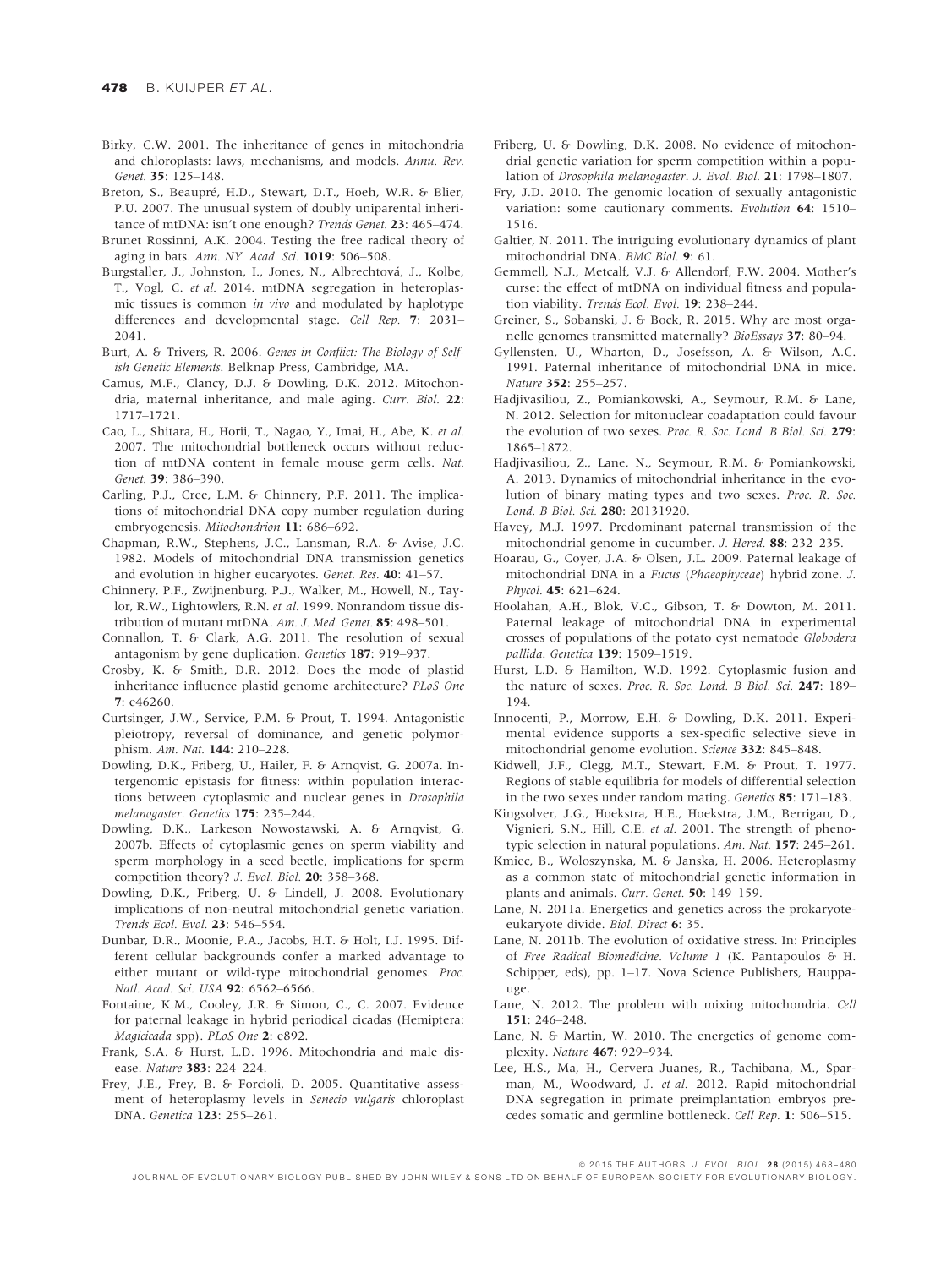- Magnacca, K.N. & Brown, M.J.F. 2010. Tissue segregation of mitochondrial haplotypes in heteroplasmic Hawaiian bees: implications for DNA barcoding. Mol. Ecol. Resour. 10: 60–68.
- Martin, W. 2011. Early evolution without a tree of life. Biol. Direct 6: 36.
- McCauley, D.E. 2013. Paternal leakage, heteroplasmy, and the evolution of plant mitochondrial genomes. New Phytol. 200, 966–977.
- Mittwoch, U. 2004. The elusive action of sex-determining genes: mitochondria to the rescue? J. Theor. Biol. 228: 359–365.
- Mogensen, H.L. 1996. The hows and whys of cytoplasmic inheritance in seed plants. Am. J. Bot. 83: 383–404.
- Morgan, A. & Maliga, P. 1987. Rapid chloroplast segregation and recombination of mitochondrial DNA in Brassica cybrids. Mol. Gen. Genet. 209: 240–246.
- Mossman, J.A., Slate, J. & Birkhead, T.R. 2010. Mitochondrial haplotype does not affect sperm velocity in the zebra finch Taeniopygia guttata. J. Evol. Biol. 23: 422–432.
- Mossman, J.A., Slate, J., Birkhead, T.R., Moore, H.D. & Pacey, A.A. 2012. Mitochondrial haplotype does not influence sperm motility in a UK population of men. Hum. Reprod. 27: 641–651.
- Mullon, C., Pomiankowski, A. & Reuter, M. 2012. The effects of selection and genetic drift on the genomic distribution of sexually antagonistic alleles. Evolution 66: 3743-3753.
- Nakada, K., Sato, A., Yoshida, K., Morita, T., Tanaka, H., Inoue, S.I. et al. 2006. Mitochondria-related male infertility. Proc. Natl. Acad. Sci. USA 103: 15148-15153.
- Neale, D.B., Marshall, K.A. & Sederoff, R.R. 1989. Chloroplast and mitochondrial DNA are paternally inherited in Sequoia sempervirens D. Don Endl. Proc. Natl. Acad. Sci. USA 86: 9347-9349.
- Neiman, M. & Taylor, D.R. 2009. The causes of mutation accumulation in mitochondrial genomes. Proc. R. Soc. Lond. B Biol. Sci. 276: 1201–1209.
- Nunes, M.D.S., Dolezal, M. & Schlötterer, C. 2013. Extensive paternal mtDNA leakage in natural populations of Drosophila melanogaster. Mol. Ecol. 22: 2106–2117.
- Ohta, T. 1980. Two-locus problems in transmission genetics of mitochondria and chloroplasts. Genetics 96: 543–555.
- Park, C.B. & Larsson, N.G. 2011. Mitochondrial DNA mutations in disease and aging. J. Cell Biol. 193: 809–818.
- Rand, D.M., Haney, R.A. & Fry, A.J. 2004. Cytonuclear coevolution: the genomics of cooperation. Trends Ecol. Evol. 19: 645–653.
- Randerson, J.P. & Hurst, L.D. 1999. Small sperm, uniparental inheritance and selfish cytoplasmic elements: a comparison of two models. J. Evol. Biol. 12: 1110–1124.
- Rice, W.R. 1984. Sex chromosomes and the evolution of sexual dimorphism. Evolution 38: 735–742.
- Samuels, D.C., Wonnapinij, P., Cree, L.M. & Chinnery, P.F. 2010. Reassessing evidence for a postnatal mitochondrial genetic bottleneck. Nat. Genet. 42: 471-472.
- Samuels, D.C., Li, C., Li, B., Song, Z., Torstenson, E., Boyd Clay, H. et al. 2013. Recurrent tissue specific mtDNA mutations are common in humans. PLoS Genet. 9: e1003929.
- Schaefer, A.M., McFarland, R., Blakely, E.L., He, L., Whittaker, R.G., Taylor, R.W. et al. 2008. Prevalence of mitochondrial DNA disease in adults. Ann. Neurol. 63: 35-39.
- Schon, E.A., DiMauro, S. & Hirano, M. 2012. Human mitochondrial DNA: roles of inherited and somatic mutations. Nat. Rev. Genet. 13: 878–890.
- Schwartz, M. & Vissing, J. 2002. Paternal inheritance of mitochondrial DNA. N. Engl. J. Med. 347: 576–580.
- Sharpley, M.S., Marciniak, C., Eckel-mahan, K., Mcmanus, M., Crimi, M., Waymire, K. et al. 2012. Heteroplasmy of mouse mtDNA is genetically unstable and results in altered behavior and cognition. Cell 151: 333–343.
- Solignac, M., Genermont, J., Monnerot, M. & Mounolou, J.C. 1984. Genetics of mitochondria in Drosophila: mtDNA inheritance in heteroplasmic strains of D. mauritiana. Mol. Gen. Genet. 197: 183–188.
- Städler, T. & Delph, L.F. 2002. Ancient mitochondrial haplotypes and evidence for intragenic recombination in a gynodioecious plant. Proc. Natl. Acad. Sci. USA 99: 11730-11735.
- Stewart, J.B., Freyer, C., Elson, J.L. & Larsson, N.G. 2008a. Purifying selection of mtDNA and its implications for understanding evolution and mitochondrial disease. Nat. Rev. Genet. 9: 657–662.
- Stewart, J.B., Freyer, C., Elson, J.L., Wredenberg, A., Cansu, Z., Trifunovic, A. et al. 2008b. Strong purifying selection in transmission of mammalian mitochondrial DNA. PLoS Biol. 6: e10.
- Svab, Z. & Maliga, P. 2007. Exceptional transmission of plastids and mitochondria from the transplastomic pollen parent and its impact on transgene containment. Proc. Natl. Acad. Sci. USA 104: 7003–7008.
- Takahata, N. & Maruyama, T. 1981. A mathematical model of extranuclear genes and the genetic variability maintained in a finite population. Genet. Res. 37: 291–302.
- Takahata, N. & Slatkin, M. 1983. Evolutionary dynamics of extranuclear genes. Genet. Res. 42: 257-265.
- Unckless, R.L. & Herren, J.K. 2009. Population genetics of sexually antagonistic mitochondrial mutants under inbreeding. J. Theor. Biol. 260: 132–136.
- Wade, M.J. & Brandvain, Y. 2009. Reversing mother's curse: selection on male mitochondrial fitness effects. Evolution 63: 1084–1089.
- Wade, M.J. & McCauley, D.E. 2005. Paternal leakage sustains the cytoplasmic polymorphism underlying gynodioecy but remains invasible by nuclear restorers. Am. Nat. 166: 592–602.
- Wagner, D., Dong, J., Carlson, M. & Yanchuk, A. 1991. Paternal leakage of mitochondrial DNA in Pinus. Theor. Appl. Genet. 82: 510–514.
- Wai, T., Teoli, D. & Shoubridge, E.A. 2008. The mitochondrial DNA genetic bottleneck results from replication of a subpopulation of genomes. Nat. Genet. 40: 1484–1488.
- Wai, T., Ao, A., Zhang, X., Cyr, D., Dufort, D. & Shoubridge, E.A. 2010. The role of mitochondrial DNA copy number in mammalian fertility. Biol. Reprod. <sup>83</sup>: 52–62.
- Wallace, D.C. 1994. Mitochondrial DNA sequence variation in human evolution and disease. Proc. Natl. Acad. Sci. USA 91: 8739–8746.
- Wallace, D.C. 2013. A mitochondrial bioenergetic etiology of disease. J. Clin. Invest. 123: 1405–1412.
- Wallace, D.C. & Chalkia, D. 2013. Mitochondrial DNA genetics and the heteroplasmy conundrum in evolution and disease. Cold Spring Harb. Perspect. Biol. 5: a021220.
- Wallace, D., Singh, G., Lott, M., Hodge, J., Schurr, T., Lezza, A. et al. 1988. Mitochondrial DNA mutation associated with Leber's hereditary optic neuropathy. Science 242: 1427-1430.
- Wolff, J.N., Gandre, S., Kalinin, A. & Gemmell, N.J. 2008. Delimiting the frequency of paternal leakage of mitochondrial DNA in chinook salmon. Genetics 179: 1029–1032.

ª 2015 THE AUTHORS. J. EVOL. BIOL. 2 8 (2015) 468–480

JOURNAL OF EVOLUTIONARY BIOLOGY PUBLISHED BY JOHN WILEY & SONS LTD ON BEHALF OF EUROPEAN SOCIETY FOR EVOLUTIONARY BIOLOGY